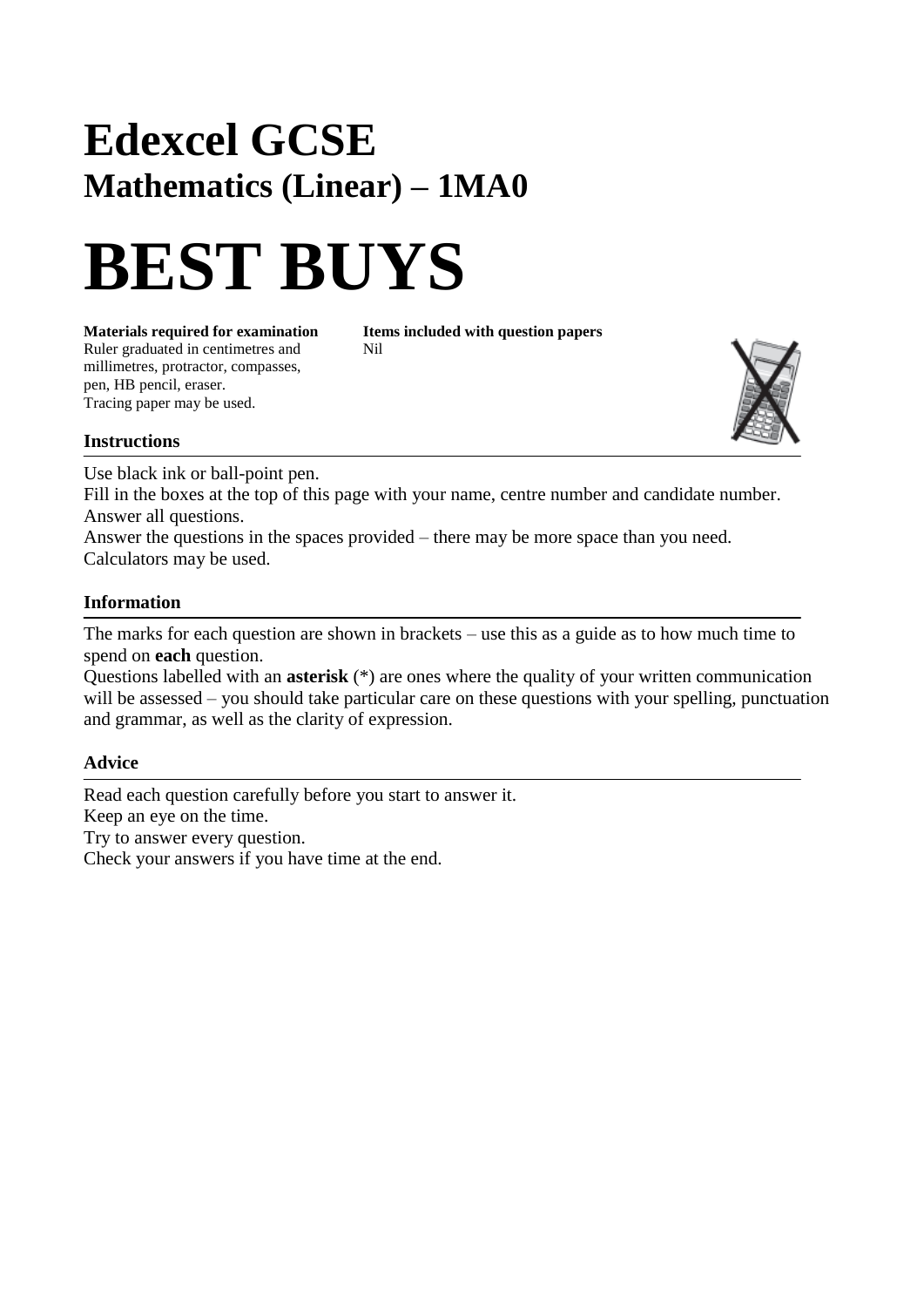**1.** Two shops, Food Mart and Jim's Store, both sell Kreemy Yoghurts.



At which shop are Kreemy Yoghurts the better value for money? You must show all your working.

.....................................

 **(3 marks)**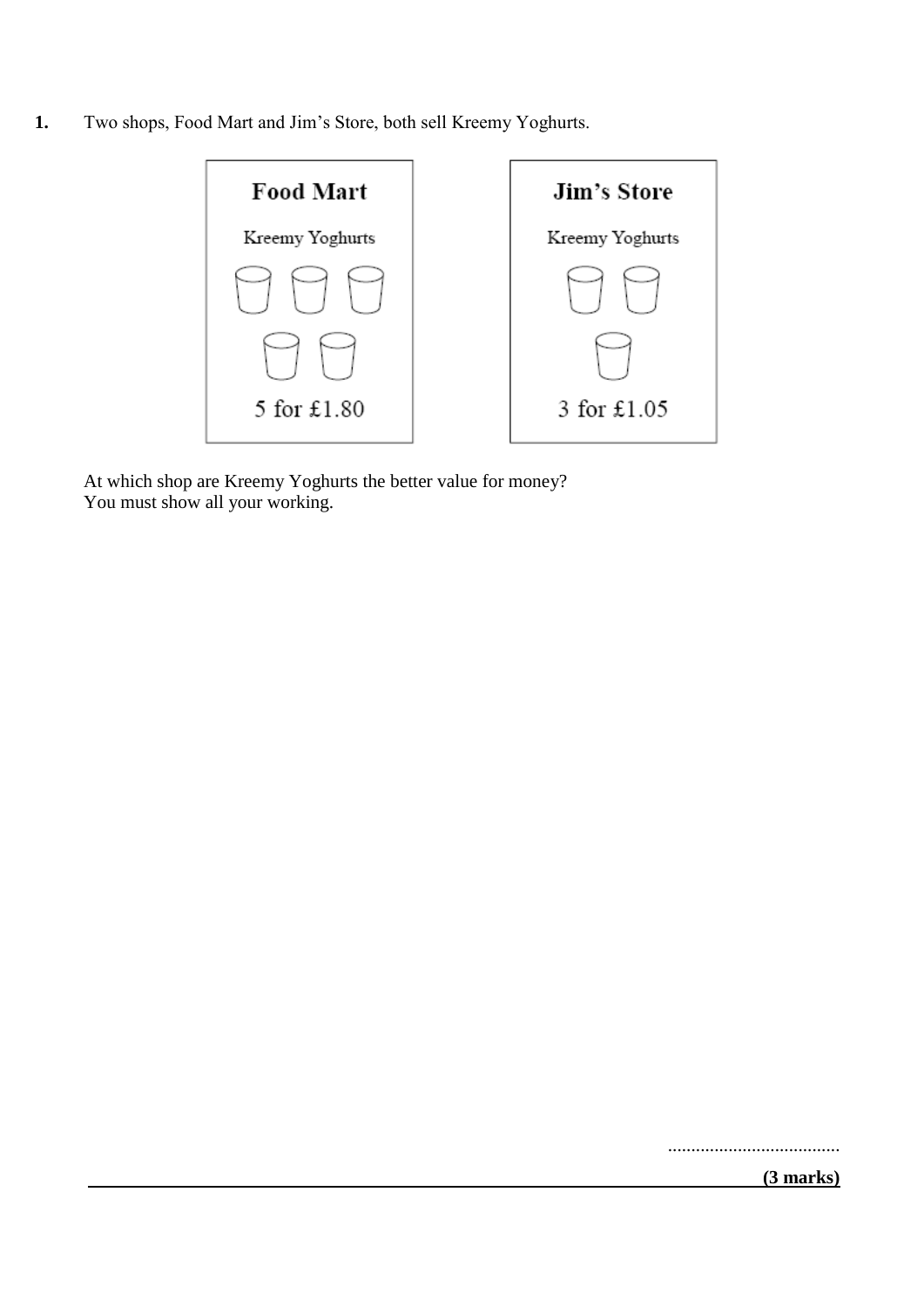

A pack of 9 toilet rolls costs £4.23 A pack of 4 toilet rolls costs £1.96

Which pack gives the better value for money?

You must show all your working.

 **(3 marks)**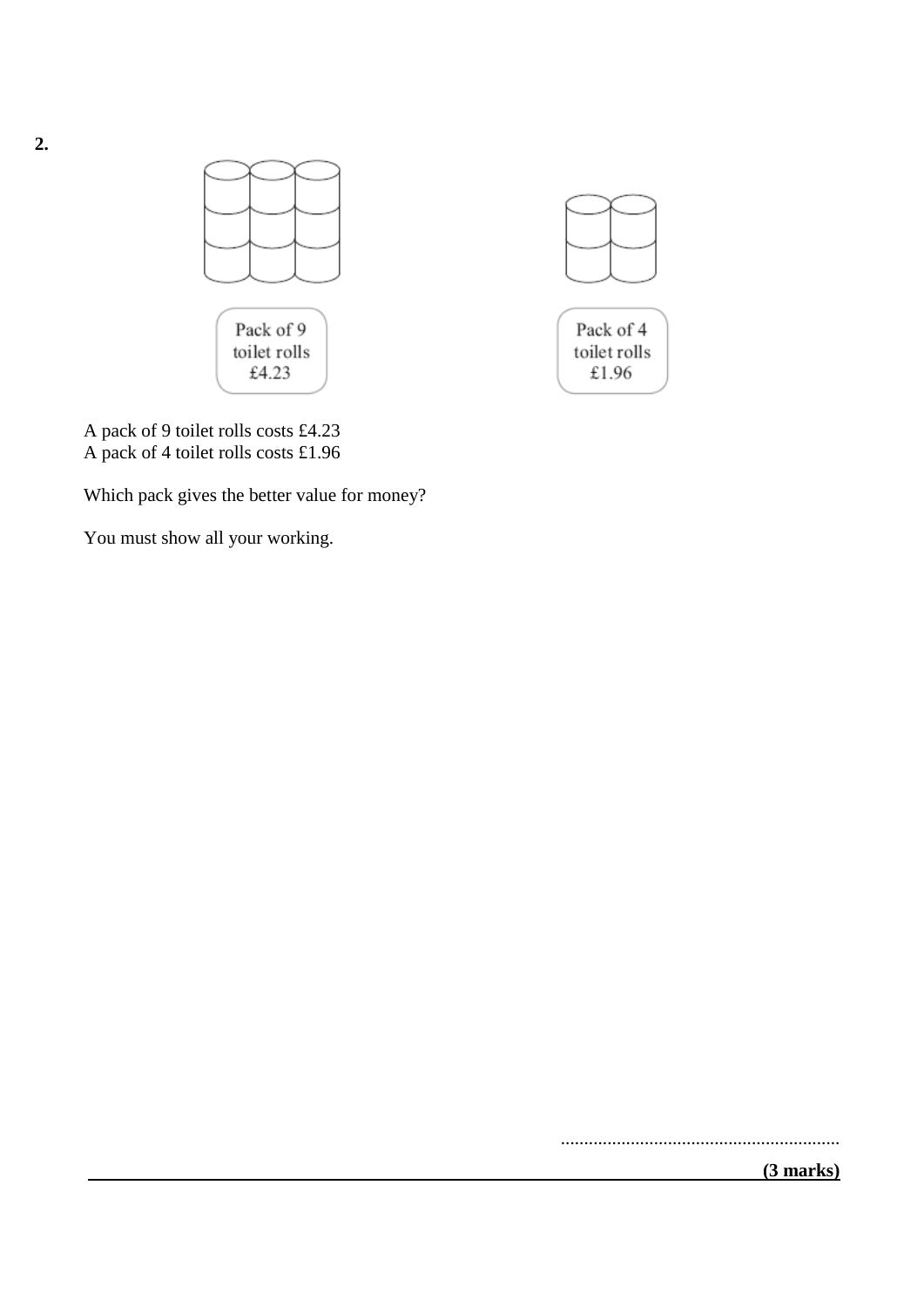**\*3.** T-shirts normally cost £12 each.

Two shops have a special offer on these T-shirts.





Stephen wants to buy 30 T-shirts.

Work out at which shop, Stephen will get the better deal. You must show clearly how you got your answer.

.....................................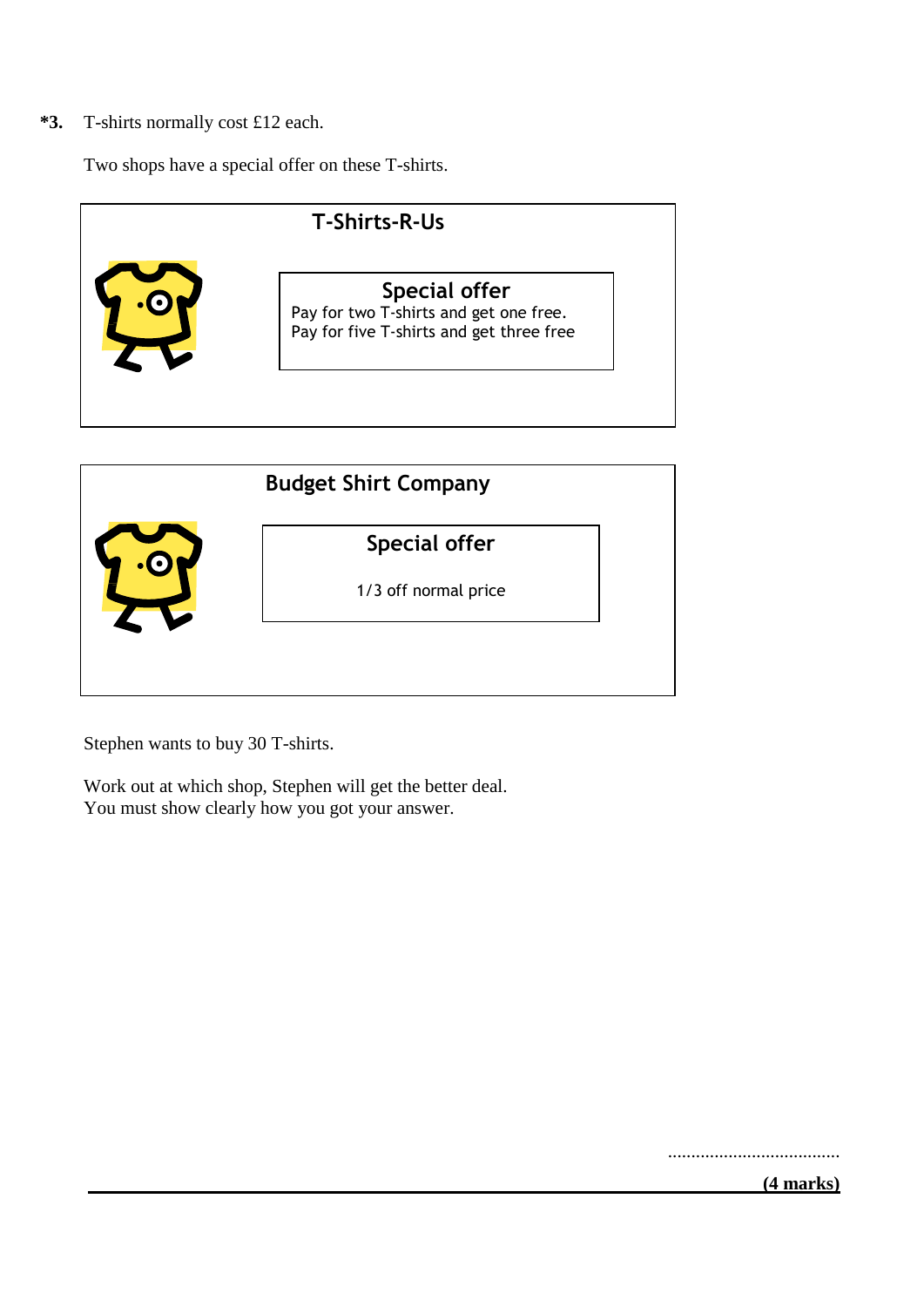**\*4.** Potatoes cost £9 for a 12.5 kg bag at a farm shop. The same type of potatoes cost £1.83 for a 2.5 kg bag at a supermarket.

Where are the potatoes the better value, at the farm shop or at the supermarket? You must show your working.

.....................................

 **(4 marks)**

**\*5.** Radox Handwash cost is on offer at Boots and Superdrug.

Boots 500ml bottles on offer at 3 for 2 Superdrug 300ml bottles on offer at buy one get one free

Where is the handwash better value, at Boots or Superdrug? You must show your working.

.....................................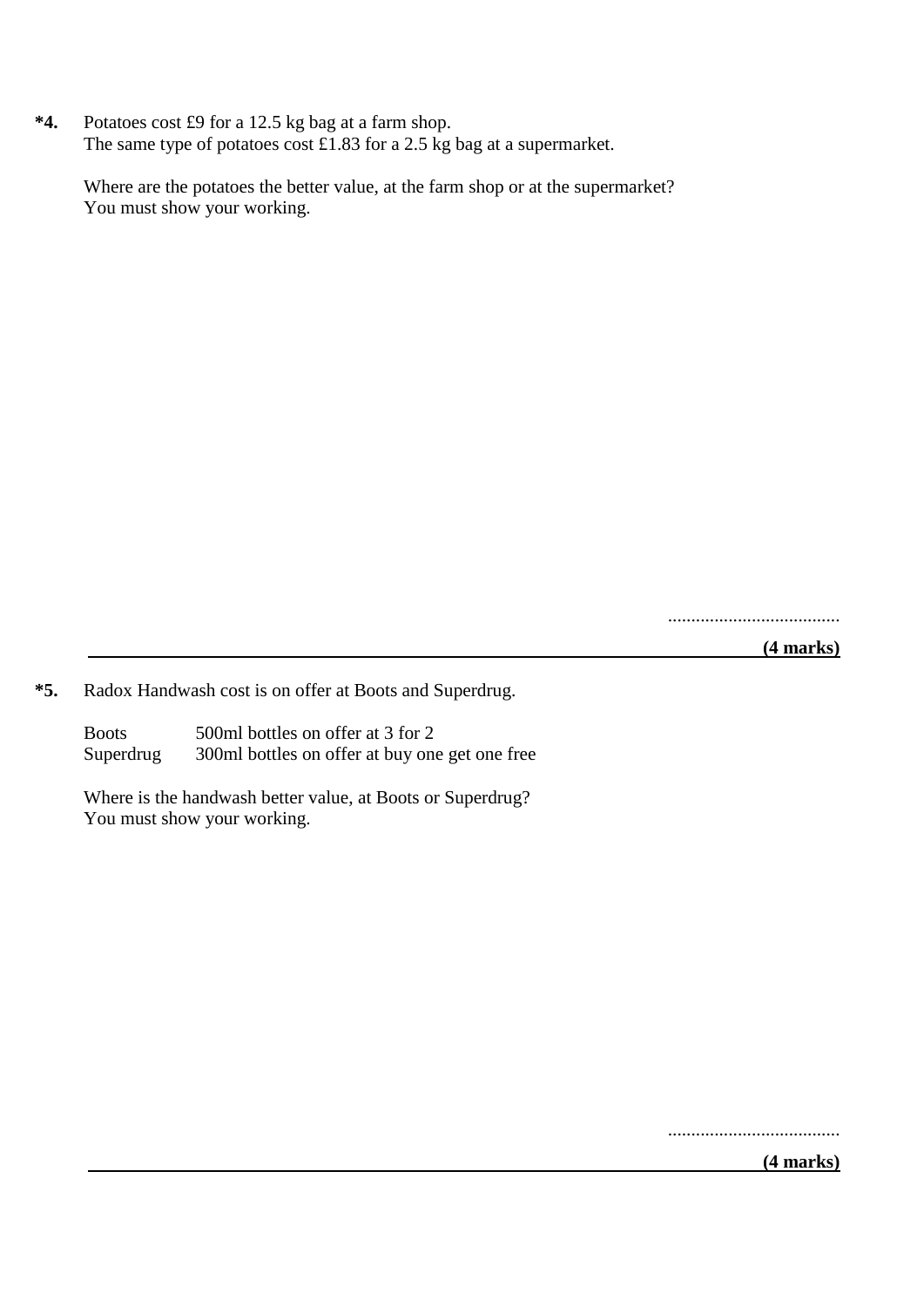**\*6.** Carrots cost £1 for a 1.2 kg bag at Tesco. The same type of carrots cost 77 pence for a 700 g bag at ASDA.

Where are the Carrots better value. You must show your working.

.....................................

 **(4 marks)**

**\*7.** Diet Coke is on offer at Morrisons and Sainsburys.

| Morrisons:  | 2 litre bottles on offer $3$ for £4.50 |
|-------------|----------------------------------------|
| Sainsburys: | 24 cans x 330ml on offer for $£8.85$   |

.....................................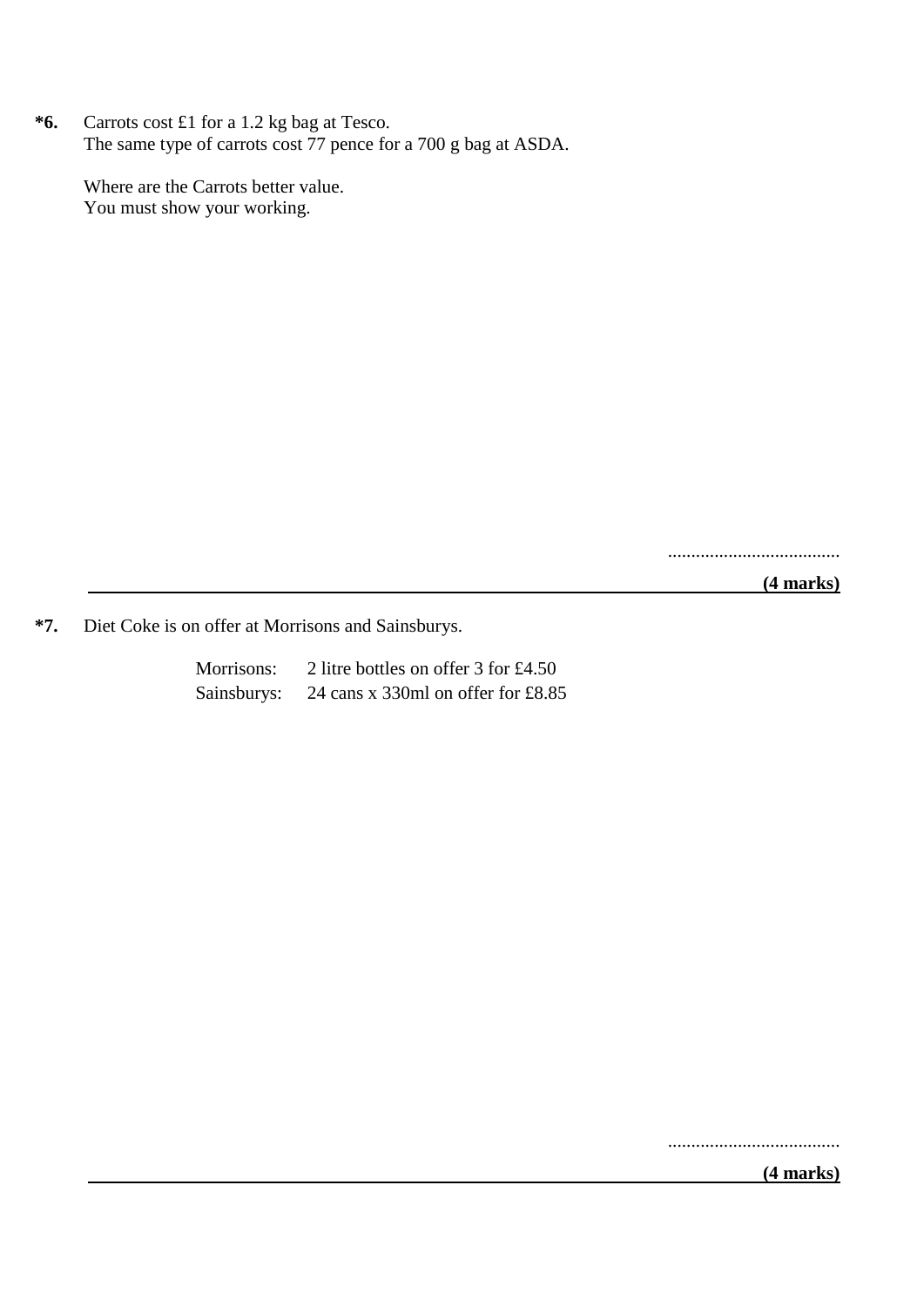**8.** Thomas wants to buy an iPod. The iPod that Thomas wants is sold in two different shops.

| <b>Pod Direct</b>                   | <b>Music City</b>             |
|-------------------------------------|-------------------------------|
| 15% OFF<br>usual price<br>of $£120$ | £84<br>plus VAT<br>at 171/2 % |

Work out the difference in the cost of the iPod at the two shops..

£ ……………………

 **(5 marks)**